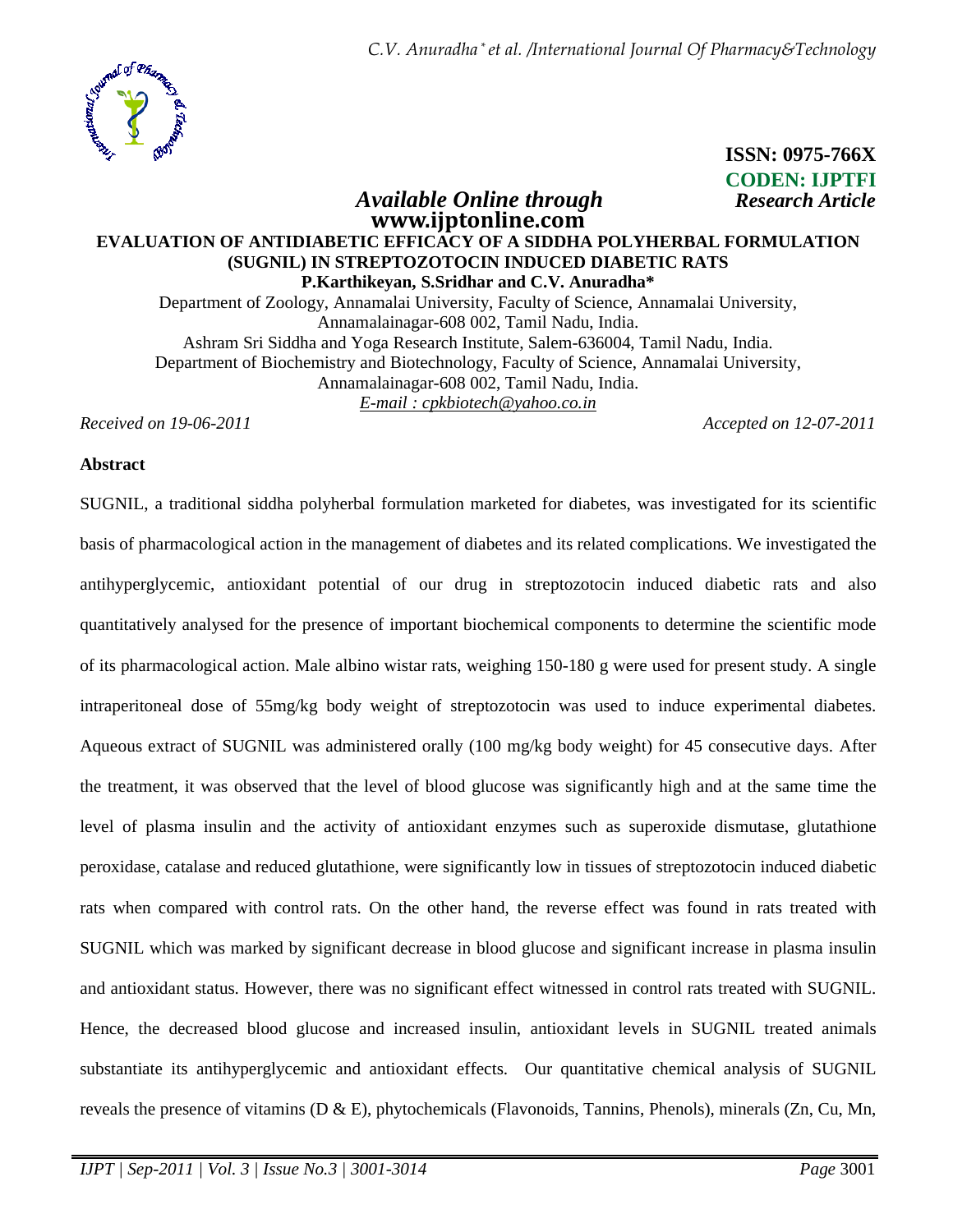**Keywords:** SUGNIL, streptozotocin,streptozotocin, vitamins, minerals, phytochemicals.

#### **Introduction**

Polyherbal formulations with various active principles and properties have been used in Siddha System of medicine from ancient days to treat a whole range of human diseases. Generally, they are collection of therapeutic recipes that are formulated and prepared on the basis of the healing properties of individual ingredients with respect to the condition of sickness. Such herbal constituents with diverse pharmacological actions principally work together in a dynamic way to produce maximum therapeutic efficacy with minimum side effects. Nevertheless, these traditional medicinal preparations gradually lost their popularity and foothold among people due to the fast therapeutic action of allopathic system of medicine. In recent years however, renewed interest has grown on traditional herbal remedies because of the reportage of adverse side effects using synthetic drugs in allopathic medicine. At the same time, WHO also recommends further research on traditional method of treatment. $1$ 

In traditional system of Siddha medicine, there are many medicinal preparations which are specified in antique literature for treating various ailments. One such traditional poly-herbal formulation meant to treat diabetes has been revived and manufactured as a drug in capsule form by the brand name SUGNIL and is being used by many Siddha medical practitioners to effectively treat their diabetic patients. Eventhough successful clinical results of SUGNIL have been reported, not much is known about its scientific basis of pharmacological actions. Thus, the present study is designed to ascertain the scientific basis of its use in the management of diabetes and its related complications.

Diabetes mellitus is an endocrine disorder that is characterized by hyperglycemia which is usually a consequence of insulin resistance and pancreatic B cell failure acting in conjunction with other metabolic disturbances of the insulin resistance syndrome to generate the characteristic chronic complications of diabetes mellitus.<sup>2</sup> Though hyperglycemia is identified as a classical risk factor for development of diabetic complications, there is no consensus regarding the pathogenic link between hyperglycemia and diabetes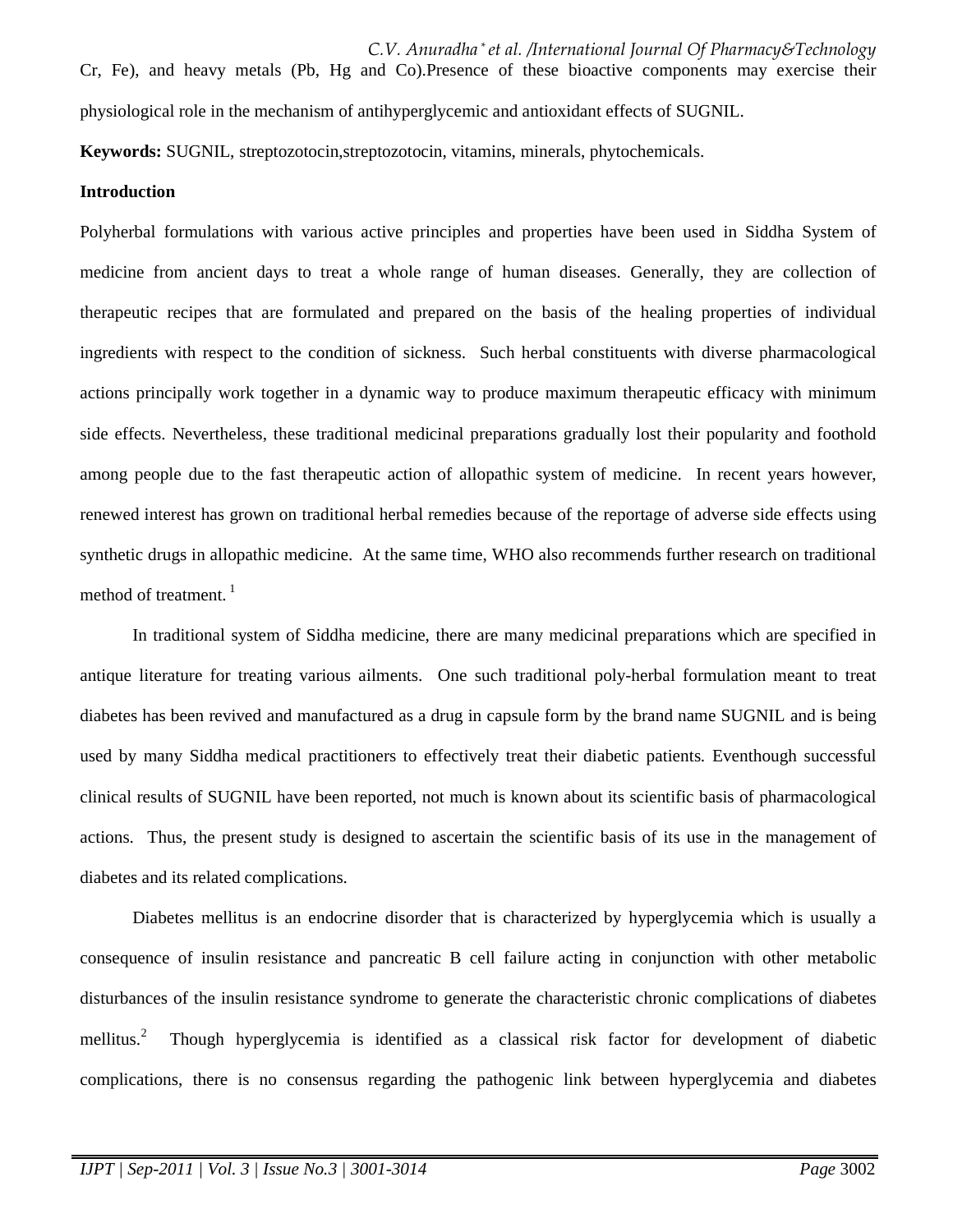*C.V. Anuradha \* et al. /International Journal Of Pharmacy&Technology* complications.<sup>3</sup> Furthermore, hyperglycemia does not act alone to induce diabetic complications. It is rather the detrimental effect of glucose toxicity due to chronic hyperglycemia, which is mediated and complicated through oxidative stress.<sup>4</sup> Numerous studies also suggest that oxidative stress is a common pathway linking diverse mechanisms for the pathogenesis of complications of diabetes.<sup>5</sup>

Based on these scientific facts, we assume that a therapeutic approach focused on reducing hyperglycemia and increasing antioxidant status of an individual may be considered as an effective treatment strategy in the management of diabetes and its related complications.

 Therefore, during the course of this study we deemed it pertinent to evaluate the anti-hyperglycemic and antioxidant effects of our poly herbal drug, SUGNIL, in Streptozotocin induced diabetic rats. Besides, our major concern in the present study was also to elucidate the scientific basis of pharmacological action of our drug which needs a sound knowledge of the biochemical resident of the drug as the biological functionality of such elements determine the mode of action of therapeutic agents. With this in mind, we quantitatively analyzed the biochemical constituents of SUGNIL and thereby evaluated the scientific basis of its pharmacological action.

# **Materials and Methods**

 STZ was purchased from Sigma Chemical Co, st.Louis, MO, USA. All the other chemicals used were of analytical grade and purchased from commercial sources.

 The polyherbal drug SUGNIL was prepared by Siddha drug manufacturing unit "Naturo Herbal Remeidies" Salem, Tamilnadu. The formula for its preparation has been revived from ancient literature. (Table - 1).

**Table-1: SUGNIL FORMULA (composition and concentration).** 

| S.no           | <b>Botanical name</b>   | Family             | Part used   | <b>Concentration</b><br>(mg/dl) |
|----------------|-------------------------|--------------------|-------------|---------------------------------|
| 1.             | Aristolochia bracteat   | Aristolochiaceae   | Whole plant | 40                              |
| $\overline{2}$ | <b>Balsamodrunmukul</b> | <b>Burseraceae</b> | Gum         | 40                              |
| 3.             | Cassia auriculata       | Ceasalpinaceae     | Flower      | 50                              |
| 4              | Casearia esculanta      | Asclepiadaceae     | Leaf        | 40                              |
| 5.             | Cosinium fenestratium   | Menispermaceae     | <b>Bark</b> | 50                              |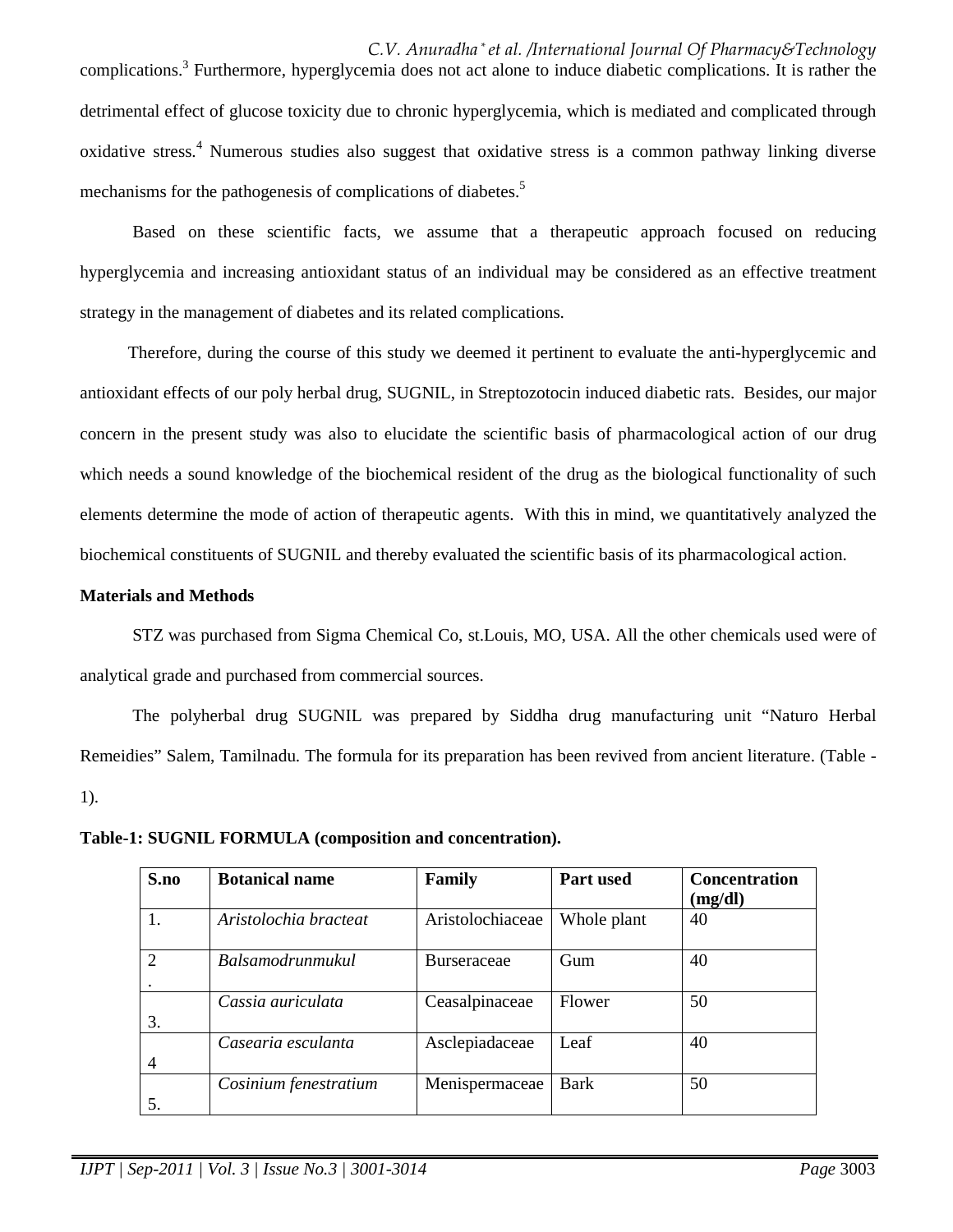|     | Curcuma longa     | Zingiberaceae  | Tubers | 40 |
|-----|-------------------|----------------|--------|----|
| 6.  |                   |                |        |    |
|     | Eugenia Jambolana | Myrtaceae      | Seeds  | 50 |
|     |                   |                |        |    |
|     | Gymnema Sylvestre | Asclepiadaceae | Leaves | 50 |
| -8. |                   |                |        |    |
|     | Three myrobalans  | Euphorbiaceae  | Fruits | 40 |
|     |                   |                |        |    |

*C.V. Anuradha \* et al. /International Journal Of Pharmacy&Technology*

 Healthy adult male albino Wistar rats, weighing 150-180g were used for the present investigation. The animals were housed in polypropylene cages, maintained under standard conditions (12h light./12h dark cycle,  $25 \pm 35^{\circ}$ C, 35-60% humidity) and were fed with a standard rat pellet diet supplied by Hindustan Lever Ltd., India. The study was approved by the institutional animal ethical committee of animal care, Raja Muthiah Medical College, Annamalai nagar.

 The animals fasted overnight and diabetes was induced by a single intraperitoneal injection of freshly prepared STZ (55mg/kg body weight of rats) in 0.1M citrate buffer (pH4.5).<sup>6</sup> The animals were allowed to drink 5% glucose solution overnight to overcome the drug- induced hypoglycemia. Control rats were injected with citrate buffer alone. The animals were considered as diabetic, when their blood glucose values were above 250mg/dL on the third day after the STZ injection. The treatment was started on the fourth day after the STZ injection and this was considered the first day of treatment. The treatment was continued for 45 days.

The rats were divided into four groups comprising six animals in each group as follows.

 $Group - I: Control$  rats given only buffer

Group –II : Diabetic controls (STZ 55mg/kg body weight of rats)

Group –III : Diabetic rats treated with SUGNIL (100mg/kg body weight of rats/day) in aqueous solution orally for 45 days

Group – IV: Control rats treated with SUGNIL (100mg/kg body weight of rats /day) in aqueous solution orally for 45 days

 After completion of treatment, the animals were sacrificed by cervical decapitation under pentobarbitone sodium (60mg/Kg) anesthesia. Blood was collected in the tubes containing potassium oxalate and sodium fluoride. Plasma was used for the estimation of glucose using the O-Toluidine method reported by Sasaki et al.<sup>7</sup>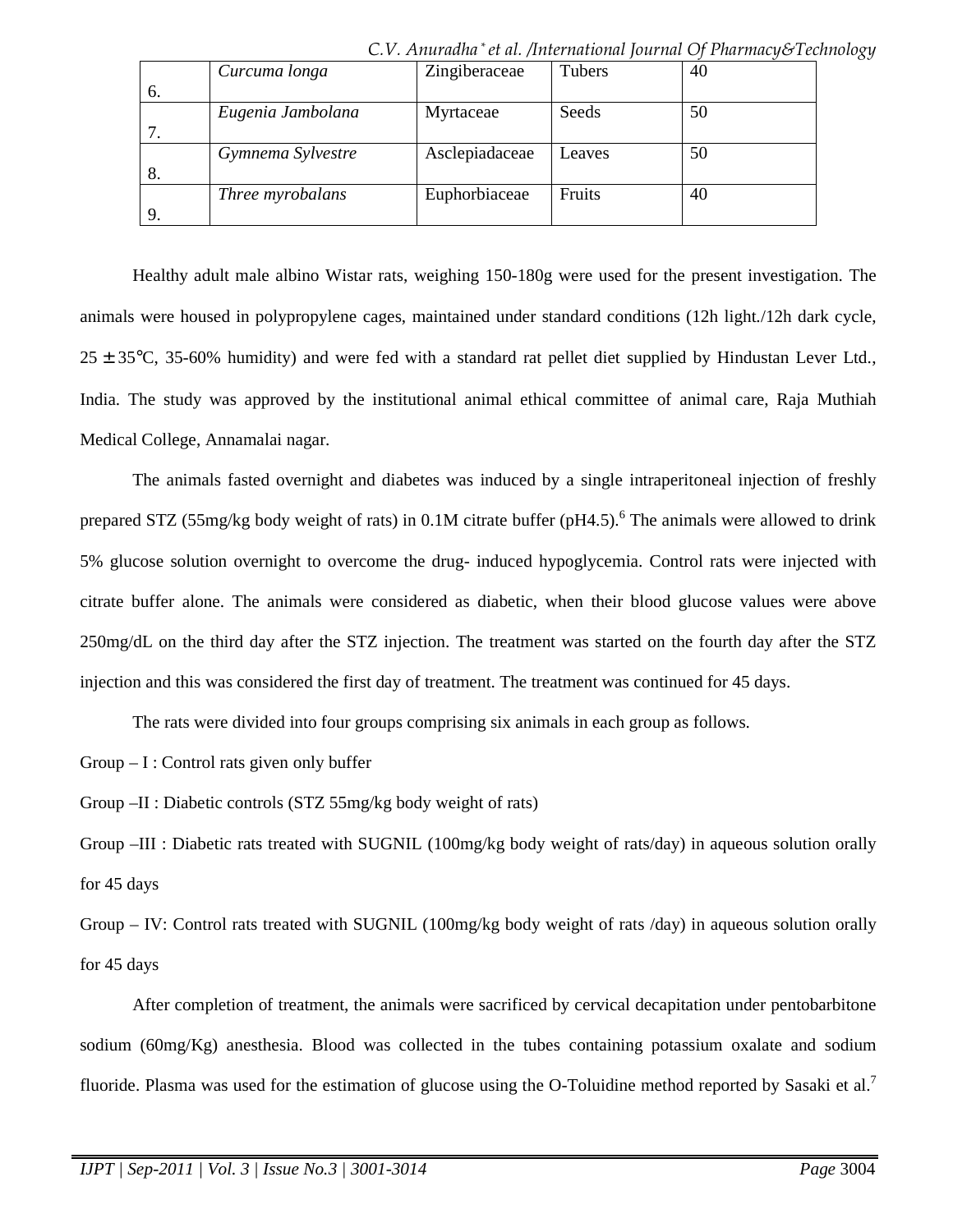*C.V. Anuradha \* et al. /International Journal Of Pharmacy&Technology* Plasma Insulin level was assayed by enzyme linked immuno sorbent assay kit (ELISA, Boerhringer Mannheim, Germany).

 The liver, kidney and pancreatic tissues were quickly excised and rinsed in ice-cold saline. Tissues were cut into small pieces and homogenised in Tris – HCl buffer (pH 7.4). The homogenate was centrifuged and the supernatant was used for measurement of antioxidant status.

The activity of SOD was assayed using the method of Markuland and Markuland.<sup>8</sup> The activity of GPx was assayed using the method of Lawrence and Burk.<sup>9</sup> CAT activity was assayed by using the method of Aebi.<sup>10</sup> GSH was estimated using the method of Sedlak and Lindsay.<sup>11</sup> Protein was estimated using the method of Lowry et al.<sup>12</sup> All spectrophotometric measurements were carried out in a camspec UV-visible spectrophotometer.

 All the grouped data were statistically evaluated using the statistical package for social sciences (SPSS) version 7.5 (chicago, IL, USA). Hypothesis testing methods included one way analysis of variance (ANOVA) followed by least significant differences test. P-Values of less than 0.05 were considered to indicate statistical significance. All the results were expressed as mean ± standard deviation (SD) for six animals in each group.

 In quantitative biochemical analysis, vitamin compositions were determined spectrophotometrically, using the standard method of AOAC  $(2000)$ <sup>13</sup> Quantitative phytochemical compositions were determined using the methods described by Trease and Evans (1996) for flavonoids<sup>14</sup>, Kirk and sawyer (1998) for tannins<sup>15</sup> and AOAC (1990) for phenols.<sup>13</sup> The perkin Elmer atomic absorption spectrophotometer was used for the determination of Fe, Zn, Cu, Mn, Cr, Pb, AS, Hg, Se and Co using the method of AOAC  $(2000)$ <sup>13</sup>

#### **Results**

The data in table 2 represents the level of blood glucose and plasma insulin after 45 days of SUGNIL treatment in control and experimental group of rats. From the data it was observed that the level of blood glucose was significantly high and at the same time the level of plasma insulin was significantly low in streptozotocin induced diabetic rats when compared with control rats. On the other hand, the reverse effect was found in rats treated with SUGNIL which was marked by significant decrease in blood glucose and significant increase in plasma insulin. However, there was no significant effect witnessed in control rats treated with SUGNIL.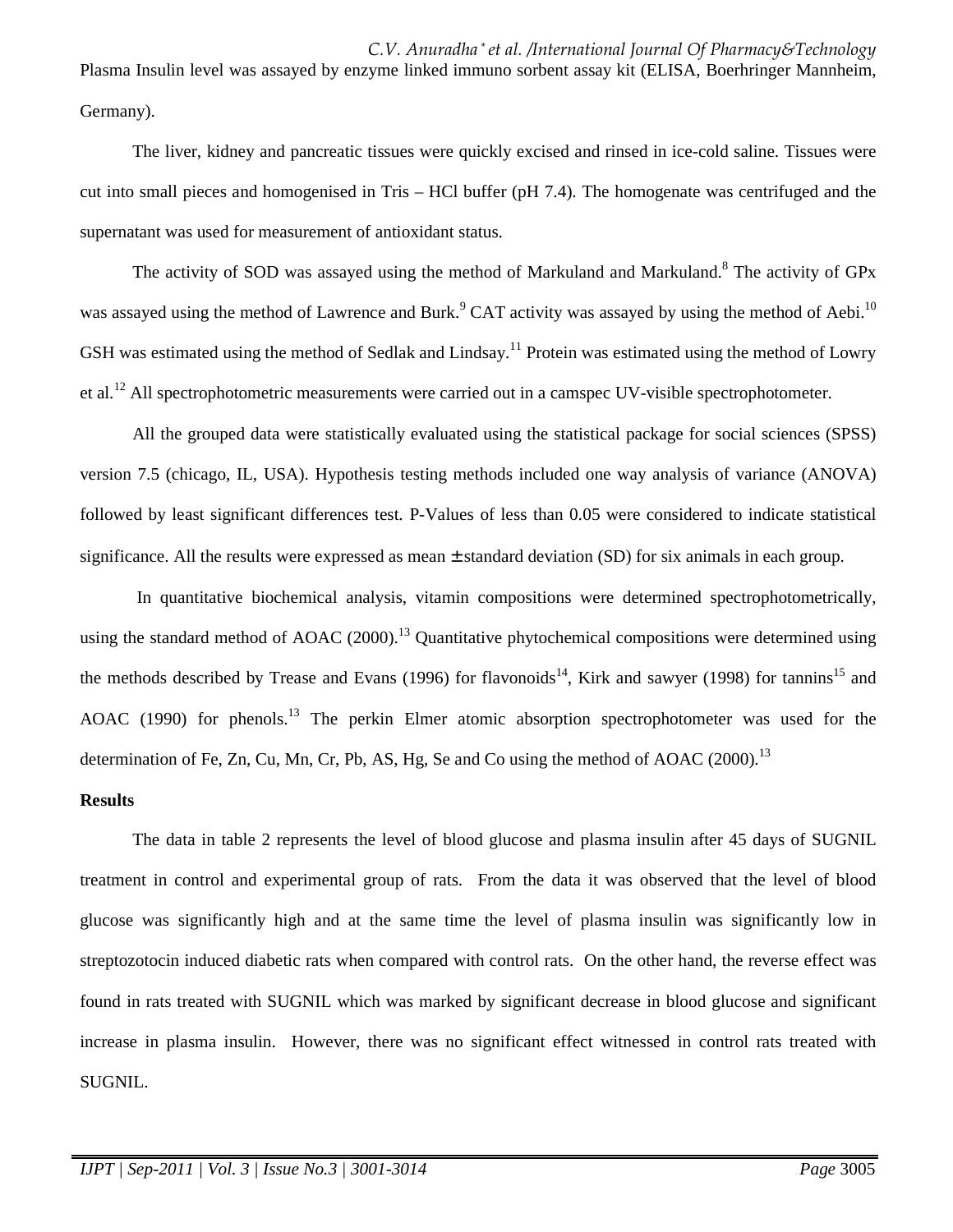*C.V. Anuradha \* et al. /International Journal Of Pharmacy&Technology*

**Table-2: Effect of sugnil treatment on blood glucose and plasma insulin in control and experimental rats.** 

| <b>Parameters</b>  | <b>CON</b>       | STZ                        | STZ+SUG (100 CON+SUG |                       |
|--------------------|------------------|----------------------------|----------------------|-----------------------|
|                    |                  |                            | mg/kg)               | $(100 \text{ mg/kg})$ |
| Glucose<br>(mg/dL) | $76.81 \pm 5.85$ | $258.02 \pm 19.65^{\circ}$ | $98.16 \pm 7.47^b$   | $75.54 \pm 4.23$      |
| Insulin $(U/ml)$   | $12.19 \pm 0.93$ | $4.06 \pm 0.31^{\circ}$    | $8.96 \pm 0.68^b$    | $11.28 \pm 0.86$      |
|                    |                  |                            |                      |                       |

Values are means ±SD of 6 rats from each group. CON-control rats; STZ-Streptozotocin induced diabetic rats; STZ +SUG - streptozotocin induced diabetic rats treated with SUG (100 mg/kg b.w/day); CON + SUG – control rats treated with SUG (100 mg/Kg b.w/day). <sup>a</sup>Significant as compared with control rats (P<0.05) (DMRT); <sup>b</sup>Significant as compared with streptozotocin induced diabetic rats (P<0.05) (DMRT).

The data in table 3 shows the level of antioxidants in kidney, liver, and pancreas of control and experimental group of rats. From the data it could be seen that the Activities of SOD, CAT, GPX, and GSH in tissues were significantly low in STZ induced diabetic rats when compared to control rats. Whereas the activity of these antioxidants were significantly high in SUGNIL treated rats. However, the control rats showed no effect upon SUGNIL treatment.

| <b>Parameters</b>    | <b>CON</b>       | <b>STZ</b>                  | STZ+SUG<br>$(100 \text{ mg/kg})$ | <b>CON+SUG</b><br>$(100 \text{ mg/kg})$ |
|----------------------|------------------|-----------------------------|----------------------------------|-----------------------------------------|
| $SOD^{\overline{A}}$ |                  |                             |                                  |                                         |
| Kidney               | $15.70 \pm 1.2$  | $8.26 \pm 0.63^a$           | $13.11 \pm 1.15^b$               | $15.24 \pm 1.15$                        |
| Liver                | $11.77 \pm 0.90$ | $6.18 \pm 0.57^{\text{a}}$  | $10.93 \pm 0.87^b$               | $11.96 \pm 0.85$                        |
| Pancreas             | $7.81 \pm 0.59$  | $4.18 \pm 0.39^{\rm a}$     | $6.94 \pm 0.48^b$                | $7.96 \pm 0.67$                         |
| $CAT^B$              |                  |                             |                                  |                                         |
| Kidney               | $39.37 \pm 3.00$ | $23.85 \pm 1.82^{\text{a}}$ | $31.72 \pm 2.18^b$               | $40.48 \pm 3.08$                        |
| Liver                | $82.07 \pm 6.25$ | $43.69 \pm 3.33^{\circ}$    | $74.11 \pm 6.27^b$               | $82.84 \pm 6.11$                        |
| Pancreas             | $14.33 \pm 1.09$ | $6.48 \pm 0.49^{\circ}$     | $11.60 \pm 0.88^b$               | $14.90 \pm 1.22$                        |
|                      |                  |                             |                                  |                                         |

**Table-3: Effect of sugnil on antioxidant status of tissues in control and experimental group of rats.**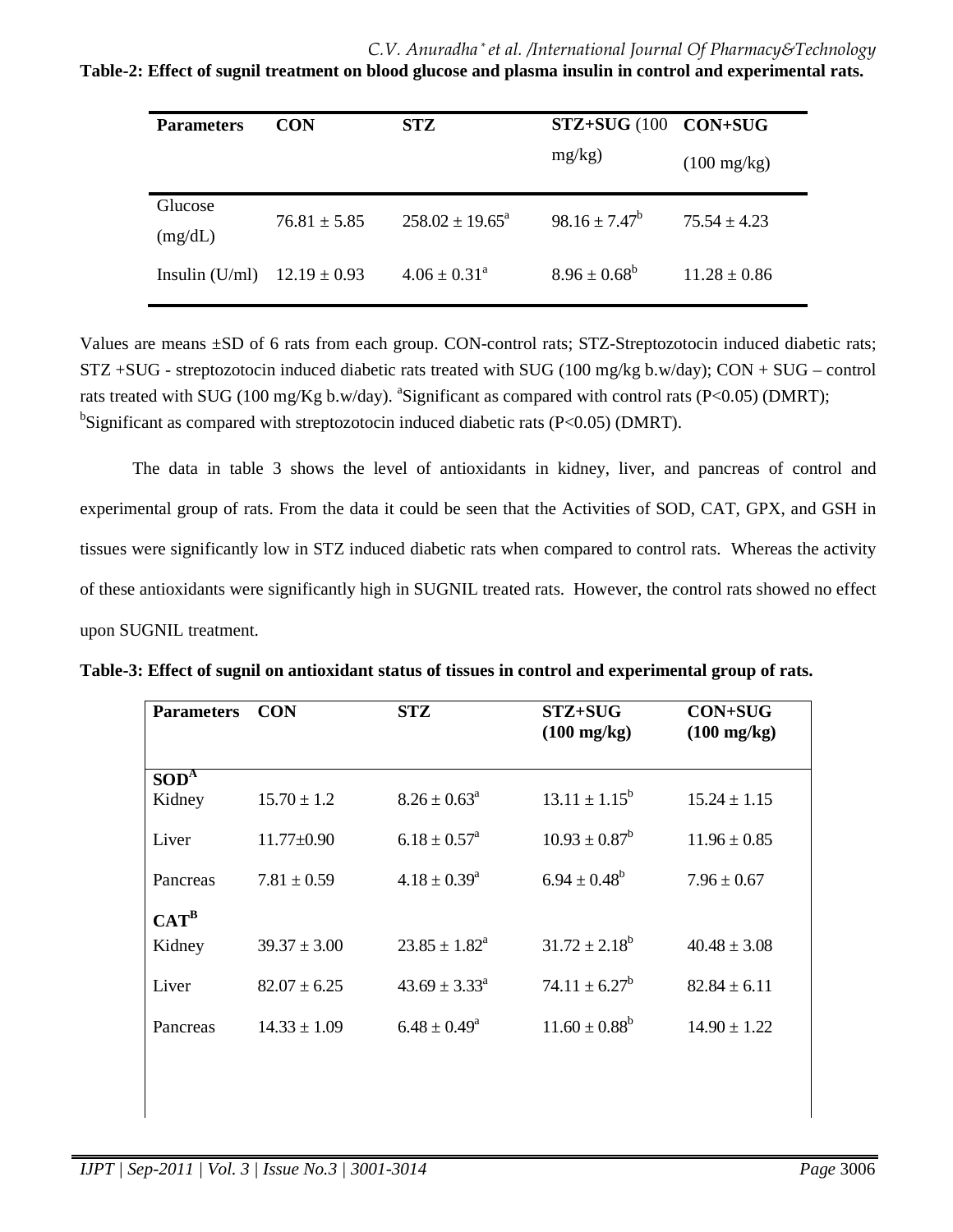|                                                           |                  | C.V. Anuradha* et al. /International Journal Of Pharmacy&Technology |                         |                  |  |
|-----------------------------------------------------------|------------------|---------------------------------------------------------------------|-------------------------|------------------|--|
| $\mathbf{G} \mathbf{P} \mathbf{x}^{\mathbf{C}}$<br>Kidney | $8.55 \pm 0.65$  | $4.35 \pm 0.33^{\text{a}}$                                          | $5.91 \pm 0.45^b$       | $8.50 \pm 0.65$  |  |
|                                                           |                  |                                                                     |                         |                  |  |
| Liver                                                     | $14.64 \pm 1.11$ | $7.88 \pm 0.60^a$                                                   | $11.20 \pm 0.70^b$      | $14.18 \pm 1.08$ |  |
| Pancreas                                                  | $8.13 \pm 0.62$  | $4.45 \pm 0.34$ <sup>a</sup>                                        | $7.21 \pm 0.55^{\rm b}$ | $8.07 \pm 0.61$  |  |
| $GSH^D$                                                   |                  |                                                                     |                         |                  |  |
| Kidney                                                    | $11.66 \pm 0.89$ | $6.80 \pm 0.52^{\text{a}}$                                          | $8.50 \pm 0.57^b$       | $11.99 \pm 0.91$ |  |
| Liver                                                     | $13.88 \pm 1.06$ | $8.70 \pm 0.66^{\circ}$                                             | $11.52 \pm 0.80^b$      | $13.83 \pm 1.05$ |  |
| Pancreas                                                  | $18.18 \pm 1.38$ | $13.80 \pm 1.05^{\circ}$                                            | $16.48 \pm 1.26^b$      | $18.55 \pm 1.41$ |  |
|                                                           |                  |                                                                     |                         |                  |  |

Values are means  $\pm$ SD of 6 rats from each group. CON-control rats; STZ-Streptozotocin induced diabetic rats; STZ +SUG - streptozotocin induced diabetic rats treated with SUG (100 mg/kg b.w/day); CON + SUG – control rats treated with SUG (100 mg/Kg b.w/day). <sup>a</sup>Significant as compared with control rats (P<0.05) (DMRT);  $^{b}$ significant as compared with streptozotocin induced diabetic rats (P<0.05) DMRT).

A-Amount of enzymes which gave 50% inhibition NBT reduction/mg protein.

B-µmol of  $H_2O_2$  consumed/min/mg protein

C-µmol of GSH utilized/min/mg protein.

D-µmol/mg protein.

Table 4 represents the quantitative analysis for vitamins and phytochemicals in SUGNIL, which revealed the presence of Vit E, Vit C and phytochemicls such as flavonoids, tannins and phenol at different concentrations.

| <b>Parameters</b> | Concentration (%W/W) |
|-------------------|----------------------|
| $V$ it C          | $10.06 \pm 0.10$     |
| Vit E             | $10.87 \pm 0.32$     |
| Flavonoids        | 11.09                |
| <b>Tannins</b>    | 16.54                |
| Phenols           | 17.74                |
|                   |                      |

|  |  | Table-4: Quantitative analysis of vitamins and phytochemicals in sugnil. |  |
|--|--|--------------------------------------------------------------------------|--|
|  |  |                                                                          |  |

Results are expressed as mean of three determinations ±SEM.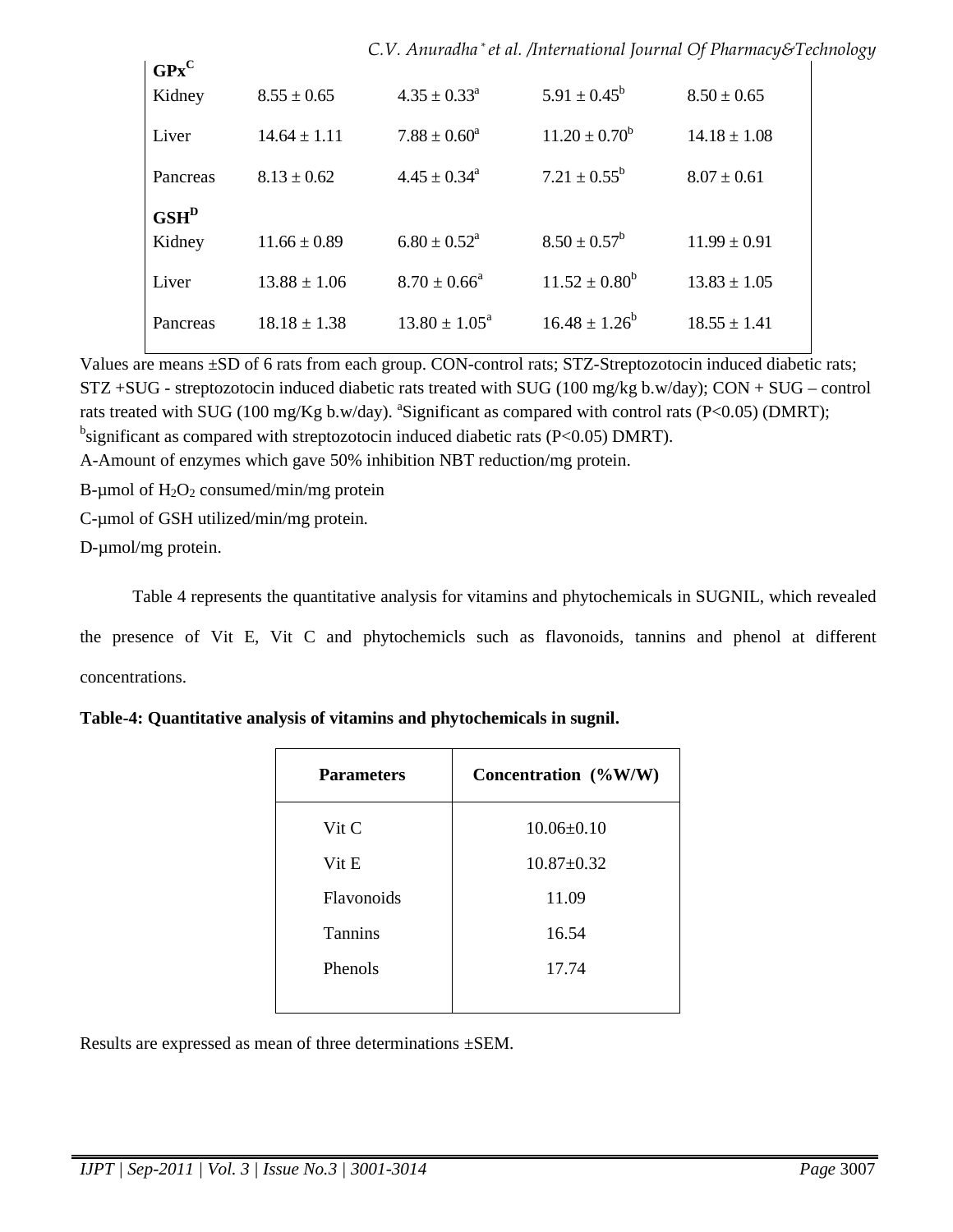presence of Cr, Zn, Fe, Mn, Cu, Pb, Hg and Co at different proportions and As,Se were not detectable in analysis.

| Parameters | Concentration(Ppm) |
|------------|--------------------|
| Cr         | 0.015              |
| Zn         | 0.018              |
| Fe         | 0.855              |
| Cu         | 1.977              |
| Mn         | 0.129              |
| Pb         | 0.063              |
| As         | $ND^*$             |
| Hg         | 1.344              |
| Se         | $ND^*$             |
| Co         | 0.042              |

|  |  | Table-5: Quantitative analysis of minerals and heavy metals in sugnil. |  |
|--|--|------------------------------------------------------------------------|--|
|  |  |                                                                        |  |

ND\*-Not detectable.

Results are expressed as mean of three determinations ±SEM.

#### **Discussion**

Recent scientific developments in understanding the pathophysiology of diabetes clearly reveals its multi-factorial pathogenicity and demands for multi-model therapeutic approach, which involves the use of multiple therapeutic agents to address different features of the disease at various stages of its development.<sup>4</sup> Such therapeutic strategy have been practiced from ancient of days in Siddha system of medicine through polyherbal therapy using combination of various medicinal plants and so called polyherbal drugs. The individual medicinal plant extracts in these drugs expresses diverse pharmacological actions that act together on various pathogenic targets and thereby possibly increase the therapeutic efficacy of the drug and minimize the side effects.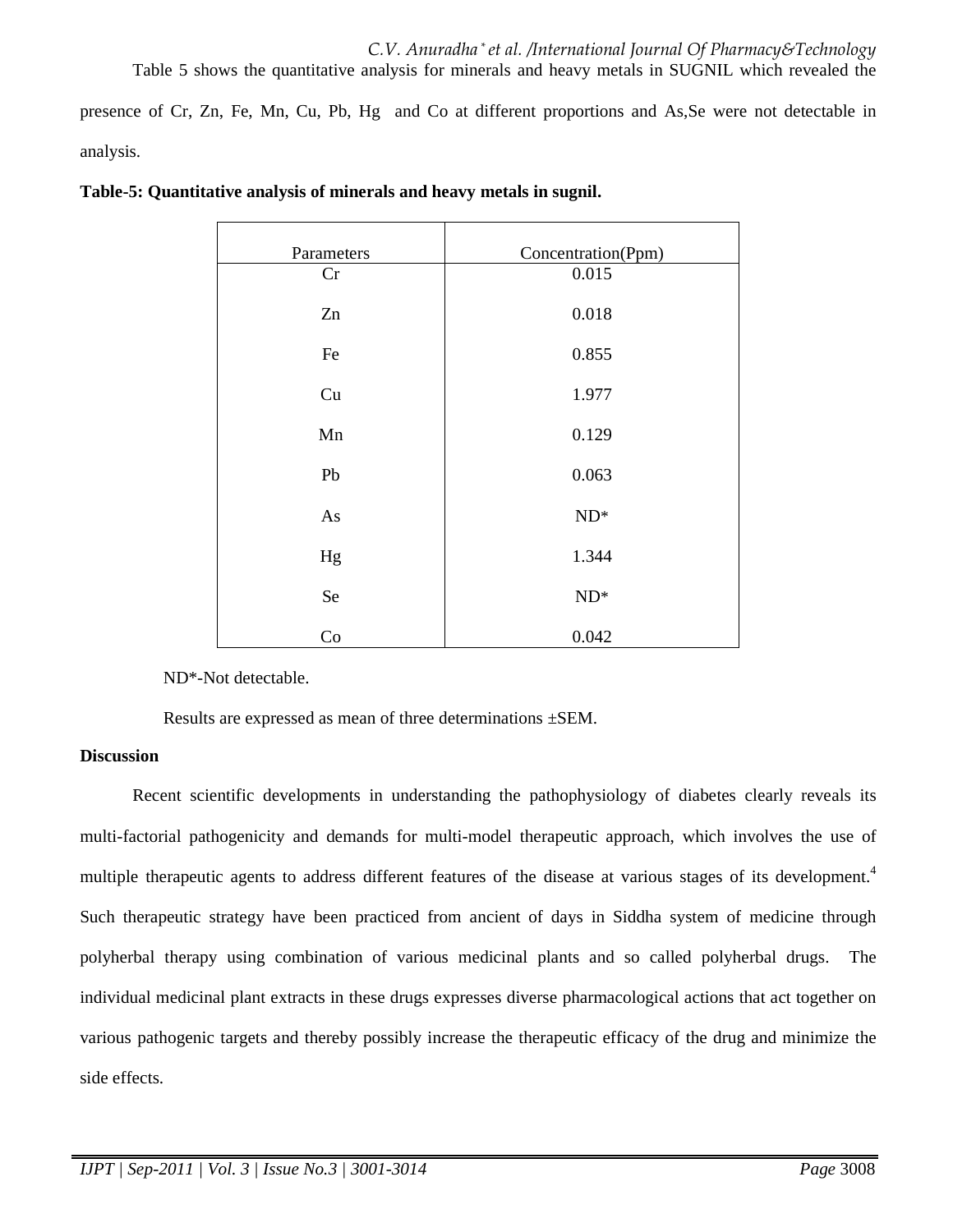# *C.V. Anuradha \* et al. /International Journal Of Pharmacy&Technology*

 This possibility is evidenced by our present study on traditional Siddha polyherbal formulation called SUGNIL which exerts its potent antihyperglycemic and antioxidant effects in STZ induced diabetic rats. Since SUGNIL is a polyherbal drug supplemented with various medicinal plants, we assume that the pharmacological action of individual medicinal plants may act in tandem upon disease conditions through various mechanisms like manipulating carbohydrate metabolism, preventing and restoring integrity and function of  $\beta$  cells, Insulin releasing activity, improving glucose uptake and utilization, and antioxidant properties. Our assumption is supported by previous scientific reports on individual medicinal plant extracts incorporated in SUGNIL formula.

*Gymnema Sylvestre*, an ingredient of SUGNIL was found to regenerate  $\beta$  cells in pancreatic islets<sup>4</sup>. Since, we used STZ- chemical to induce diabetes in experimental animals which selectively destroyed  $\beta$  cells of pancreas, the pharmacological action of *G.Sylvestre* may have played a role at this juncture and this was evidenced by blood sugar values in SUGNIL treated animals. Other medicinal plants like *Eugenia Jambolana,*16,17 *Casearia esculanta,*<sup>18</sup> and *Cassia auriculata*<sup>19</sup> that are present in SUGNIL have also been shown to stimulate insulin release from pancreatic  $\beta$  cells. The therapeutic action of these plants may account for the increased level of insulin in SUGNIL treated animals. Hence, the decreased blood glucose and increased insulin levels in SUGNIL treated animals substantiate its antihyperglycemic effect.

Further, *Eugenia Jambolana*, <sup>17</sup> *Curcuma longa<sup>20</sup>* , *Cosinium fenestratium*, <sup>21</sup> *Aristolochia bracteata*, <sup>22</sup> and *Three myrobalans*, <sup>23</sup> the constituents of SUGNIL have been reported for their potent antioxidant properties in different animal models and might have expressed the same pharmacological action in SUGNIL treated animals which was evidenced by increased level of antioxidants such as SOD, CAT, GSH and GPx and thus may have helped to avoid free radicals generated during disease condition. Numerous studies also suggest that improvement in the antioxidant status of an individual could reduce the risk of diabetic complications.

Moreover, *Tripala,*<sup>22</sup> *Coninium fenestratam,*<sup>24</sup> *Eugenia Jambolna,*<sup>16</sup> *BalsamodrunMukul,*<sup>25</sup> *G.Sylvestre*<sup>26</sup> were shown to posses antihyperlipidemic action which could help prevent the development of cardiovascular diseases, a major consequence of diabetes. Thus improved antioxidant status in SUGNIL treated animals and the lipid lowering activity of ingredients of SUGNIL supports its use in the management of diabetic complications.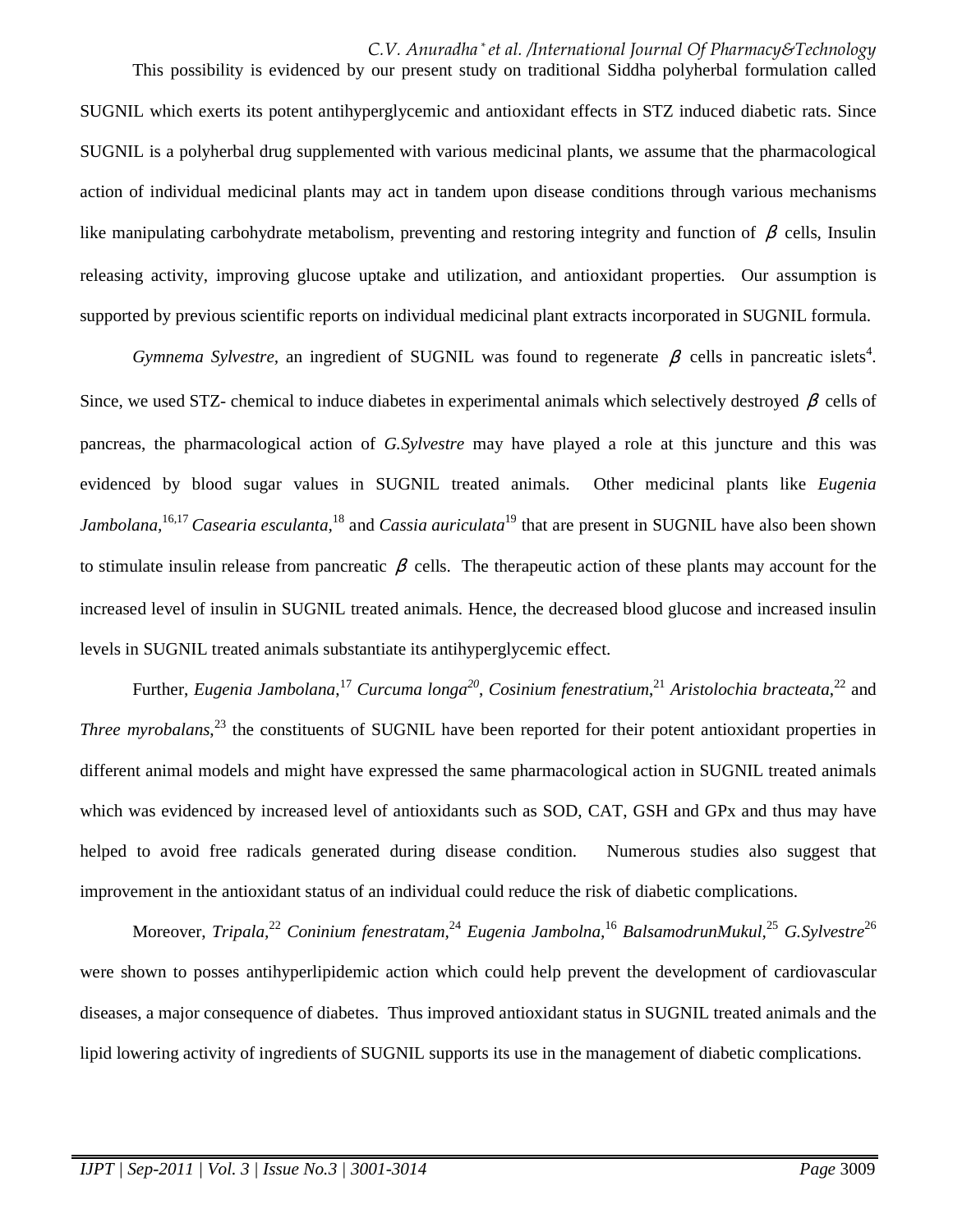*C.V. Anuradha \* et al. /International Journal Of Pharmacy&Technology* The goal of the present study is not only to confirm the antidiabetic efficacy of SUGNIL but also to elucidate the mechanism of pharmacological action in diabetes treatment. As a general rule, pharmacological actions of medicinal plants and drugs have been attributed to their biochemical residents. Therefore we quantitatively analyzed the presence of important bioactive compounds in SUGNIL and thereby we determined the possible mechanism of pharmacological action.

Our quantitative chemical analysis of SUGNIL reveals the presence of Vitamins (D & E), Phytochemicals (flavonoids, tannins, phenols), Minerals (Zn, Cu, Mn, Cr, Fe), and Heavy metals (Pb, Hg, Co). Presence of Vitamins such as  $D \& E$  is well known dietary antioxidants which may play a partial role in the antioxidant effect of SUGNIL. <sup>27,28,29</sup> Phytochemical residents such as flavonoids, tannins and phenols have already been reported for their potent free radical scavenging activities and may act along with vitamins to strengthen the antioxidant potency of SUGNIL.<sup>30,31,32</sup> Besides Scavenging, flavonoids may preserve  $\beta$  cell function by reducing oxidative stress.<sup>33</sup> Phenols are reported to inhibit  $\alpha$ -amylase and sucrase, the principle substances for suppressing Post prandial hyperglycemia. Furthermore, phenols and tannins inhibit glucose transport across the intestine by suppressing sodium glucose co-transporter–1  $(S-GLUT-1)$ .<sup>4</sup> Hence the presence of these phytochemicals not only exerts antioxidant effect by scavenging ROS but also involve in antihyperglycemic action of SUGNIL by inhibiting the enzymes.

 People with uncontrolled hyperglycemia, especially those on chronic diuretic therapy are prone to develop deficiencies in some minerals.<sup>34</sup> For instance, deficiency of chromium has been implicated as one of the causes of diabetes mellitus;<sup>35,36</sup> and people with uncontrolled diabetes have increased zinc losses in the urine;<sup>34</sup> and copper deficiency have been reported to elevate serum cholesterol and triacylglycerol.<sup>37</sup> Hence, the presence of these minerals in SUGNIL and its daily intake could address deficiency related complications and restore their normal level. Moreover, the biological functionality of these elements may influence the therapeutic mode of action of SUGNIL. For example, Cr & Zn act in normalizing glycemia and are postulated to function as antioxidants and may exert the same in therapeutic action of SUGNIL.<sup>38</sup> Also presence of other minerals in SUGNIL may help in modulating the immune system and the pancreatic insulin secretion and action.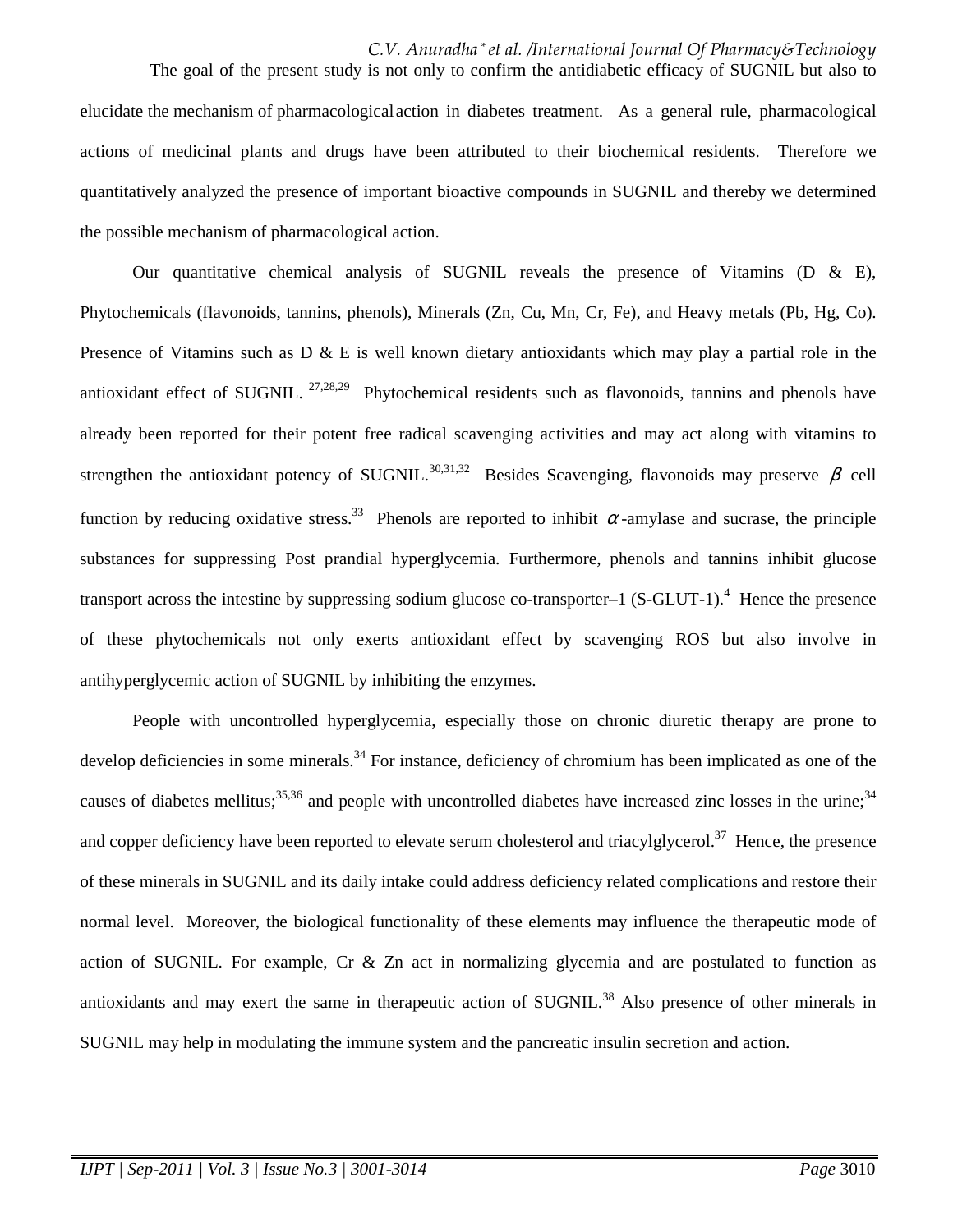*C.V. Anuradha \* et al. /International Journal Of Pharmacy&Technology* Presence of heavy metals such as Pb, Hg, Co may be considered toxic. However, their actual level in SUGNIL is way below the daily permissible limits recommended by DRI which is an indication of its nontoxicity.

 Therefore, from the present study, it may be concluded that the presence of various medicinal plants and their diverse pharmacological actions work together in a holistic way and increase the antidiabetic efficacy of SUGNIL. Besides, the bioactive components of these medicinal plants exercise their physiological role in the mechanism of antihyperglycemic and antioxidant effects of SUGNIL.

# **References**

- 1. The WHO Expert Committee on Diabetes Mellitus.1980.Technical Report Series 646, Geneva and World Health Organisation.
- 2. Clifford,Bailey. Potential new treatments for type 2 diabetes.Rev.July 2000 (vol.21).
- 3. The Diabetes Control and Complication Trail Research Group Meeting Reports.N.Engl.J.Med.,1993,329,977- 986.
- 4. Tiwari AK, Rao JM(2002). Diabetes mellitus and multiple therapeutic approaches of phytochemicals: Present status and future prospects.Curr.sci 83(1):30-37.
- 5. Shih CC,WuYW, Lin WC. Antihyperglycemic and Antioxidant properties of *Anoectochilus formosanus* in diabetic rats .Clin Exp Pharmacol 2002; 29:684-8.
- 6. Sekar N, Kanthasamy S, William S, Subramanian S, Govindasamy S. Insulinic actions of vanadate in diabetic rats. Pharmacol Res 1990; 22:207-17.
- 7. Sasaki T, Matsy S, Sonae A. Effect of acetic acid concentration on the colour reaction in the O-toluidine boric acid method for blood glucose estimation. Rinsh Kagaku 1972; 1:346-53.
- 8. Marklund S, Marklund G, Involvement of the superoxide anion radical in the autooxidation of pyrogallol and a convenient assay for superoxide dismutase .Eur J Biochem 1974;47:469-74.
- 9. Lawrence RA, Burk RF, Glutathione peroxidise activity in selenium deficient rat liver. Biochem Biophys Res Commun 1976;71:952-8.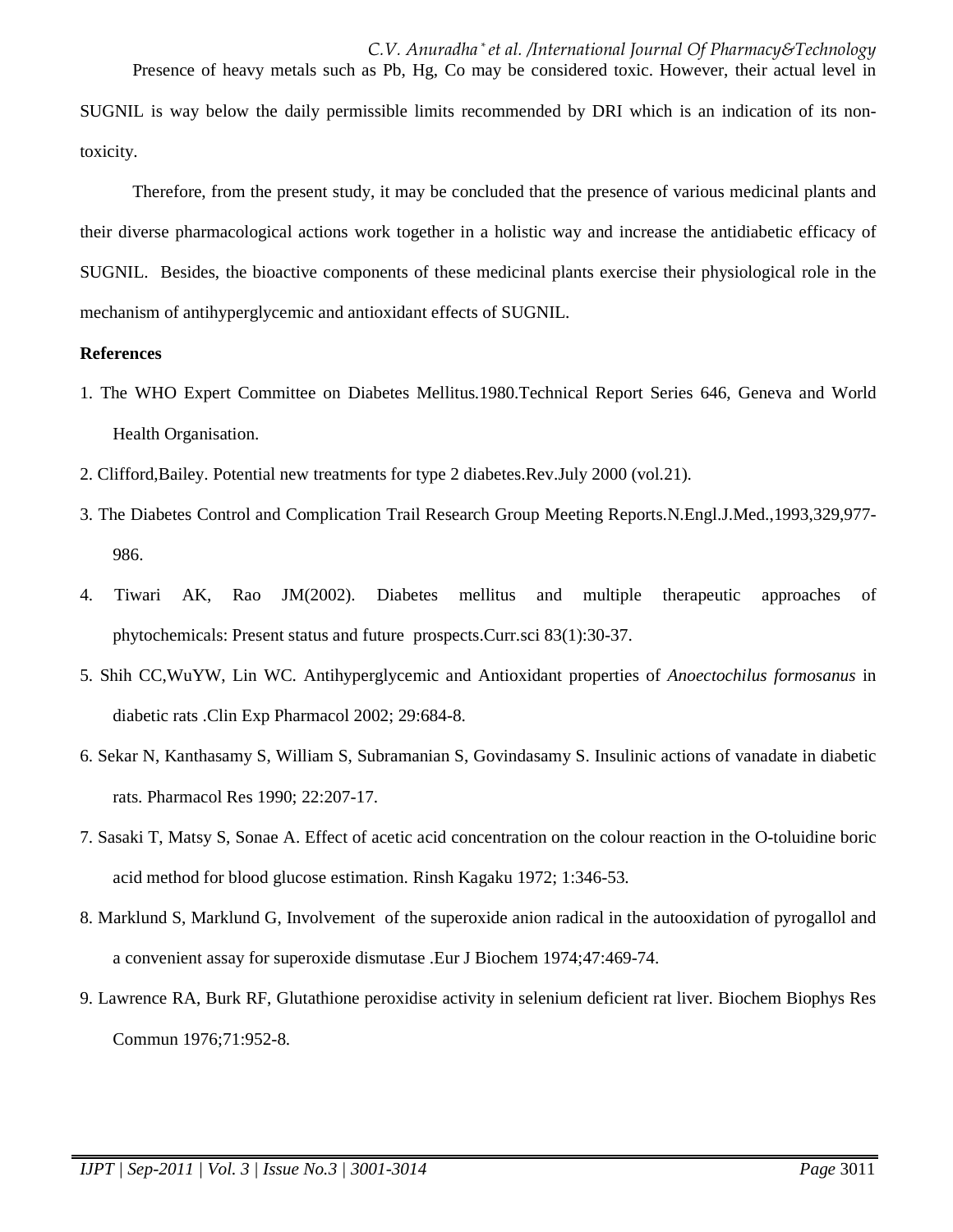*C.V. Anuradha \* et al. /International Journal Of Pharmacy&Technology* 10. Aebi H. Catalase. In:Bergmeyer HU,ed. Methods of Enzymatic Analysis. New York:Chemic Academic Press,1974:673-85.

- 11. Sedlak J ,Lindsay RH. Estimaion of total,protein –bound and non protein sulfhydryl groups in tissues with Ellman's reagent. Anal Biochem 1968;25:192-205.
- 12. Lowry OH, Rosebrough NJ, Farr AL, Randall RJ. Protein measurement with the Folin phenol reagent. J Biol Chem 1951;193:265-75.
- 13. AOAC(2000). Official Methods of Analysis.Association of Official Analytical Chemists,Washington DC.
- 14. Trease GE, Evans WC(1996). Pharmacognosy. 4<sup>th</sup> edition, W.B. Sounders, USA, pp. 243-283.
- 15. Krik and Sawyer:Pearson's Food Composition and analysis 1989.
- 16. Ravi k., Rajasekaren s, Subramanian s, 2005. Antihyperlypedemic effect of *Eugenia jombolana* seed kernel on streptozotocin induced diabetes in rats. Journel of food and chemical toxicology 43(2005)1433-1434.
- 17. Ravi k, Ramachandran s, Subramanian s,2004a. Effect of *Eugenia jombolana* seed kernel on antioxidant defence system in streptozotocin induced diabetes in rats. Life sciences 75(22),2717-2731.
- 19. Latha M, Pari L. Antihyperglycemic effect of *cassia auriculata* in experimental diabetes and its effects on key metabolic enzymes involved in carbohydrate metabolism. Clin Exp Pharmocol Physiol 2003,30:38-43.
- 20. Arun N, Nalini N. Plant foods Hum Nutr 2002;57:41-52.
- 21. I.S.R Punitha, K.Rajendran, Arun shirwaikar and Annie shirwaikar. Alcoholic Stem Extract of *Cosinium fenestratum* Regulates Carbohydrate Metabolism and Improves Antioxidant status in STZ-Nicotinamide induced diabetic rates.eCAM 2005;2(3)375-381.
- 22. Shirwaikar A, Somasekar AP (2003). Antiinflamatory activity and free radical scavenging studies of *Aristolochia bracteolate* Lam.Ind.J.Phrma.Sci 65(1).67-69.
- 23. Puneet Aggarwal. Three myrobalans (Tripala Ghana). An Effcdtive way of Improving one's Health.Ezine Articles.
- 24. I.S.R Punitha, K.Rajendran, and Annie shirwaikar. Antidiabetic activity of Alcoholic stem Extract of *Cosinium fenestratum* in STZ-Nicotinamide induced diabetic rates.eCAM 2005;2(3)375-381.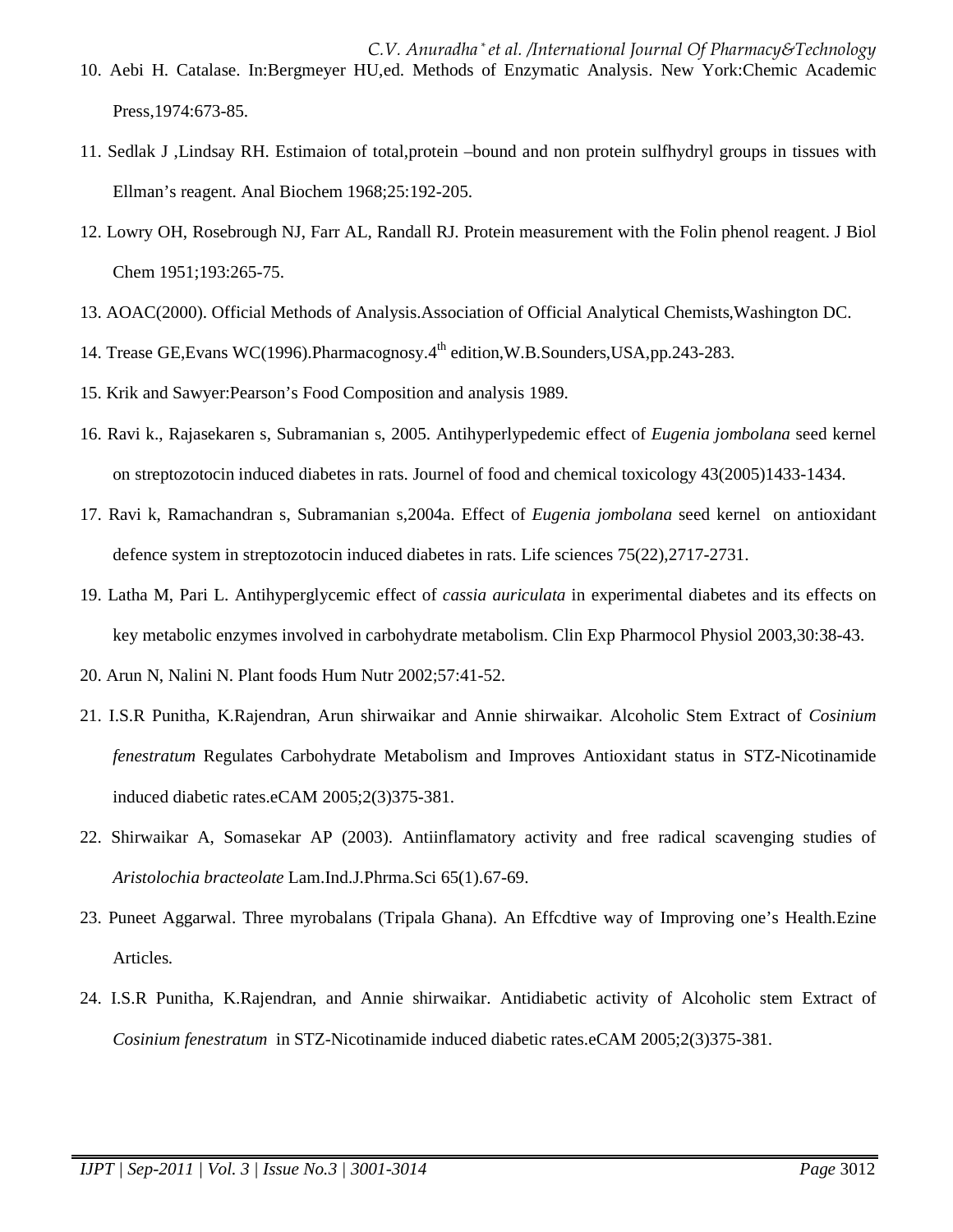- *C.V. Anuradha \* et al. /International Journal Of Pharmacy&Technology* 25. S.K.Mitra,V. Seshaiah, J.K.Agarwal, D Maji, V.H.Yajnik, K.M.Prasannakumar. Multicentric trail of Diabegon(D-400)-A Herbomineral preparation on lipid profile in Diabetes mellitus. Int.J.Diab.Dev.Countries,(1996):16,87-89.
- 26. Wang LT, LuoH, Mlyoshim, Imoto T.Hiji Y & Sasaki J. Inhibitory effect of gymnemic acid on intestinal absorption of oleic acid in rats.Can J Physiol Pharmacol,76(1998)1017.
- 27. Reoja Rahimi, Shekoufeh Nikfar, Bagher Larijani, Mohammad Abdollahi. A review role of antioxidants in the management of diabetes and its complications. Biomedicine & Pharmacotherpy 59(2005)365-3738.
- 28. Hideaki Kaneto, Yoshitaka Kajimoto, Jun-ichiro Miyagawa,Taka-aki matsuoka,Yosho Fujitani et.al.,Beneficial effects of antioxidants in diabetes.Diabetes,Vol.48,Dec(1999).
- 29. Seies,H.,Stahl,W.,1995. Vitamins E and C,B-Carotene,and other carotenoids as antioxidants. American Journel of clinical Nutrition 62,1315S-1321S.
- 30. Pier-Giorgio Pietta. Flavonoids as antioxidants. Rev. J.Nat.Prod.2000,63,1035-1042.
- 31. Larson R.A,1988. The antioxidants of higher plants. Phytochemistry 27,969-978.
- 32. Pratt D.E,1992.Natural antioxidants from plant material.In:Hang,M.,Ho,C.,Lee,C(Eds).Phenolic Compounds in Food and their effects on Health II: Antoxidants and cancer prevention(ACS Symposium Series 507). American chemical society,Washington,Dc.pp.54-71.
- 33. Yiqing song, JoAnn E.Manson, Julie E, Buring, SCD, Howard D, Sesso et.al. Association of dietary flaonoids with risk of type 2 Diabetes and markers of Insulin Resistance and systemic Inflamation in woman. Journel of the American College of Nutrition,Vol.24,No.5,376-384(2008).
- 34. Joe M.Chehade,MD,Mae Sheikh-Ali,MD,and Arshag D.Mooradian,MD. The role of micronutrients in managing Diabetes.Diabtes spectrum Vol.22,4,2009.
- 35. R.A.Anderson.Chromium glucose tolerance diabetes and lipid metabolism.J.Adv.med.8,37-49(1995).
- 36. R.A.Anderson.Recent Advances in the clinical and biochemical manifestations of chromium deficiency in human and animal nutrition.J.Trace Elements Exp.Med.11,241-250(1998).